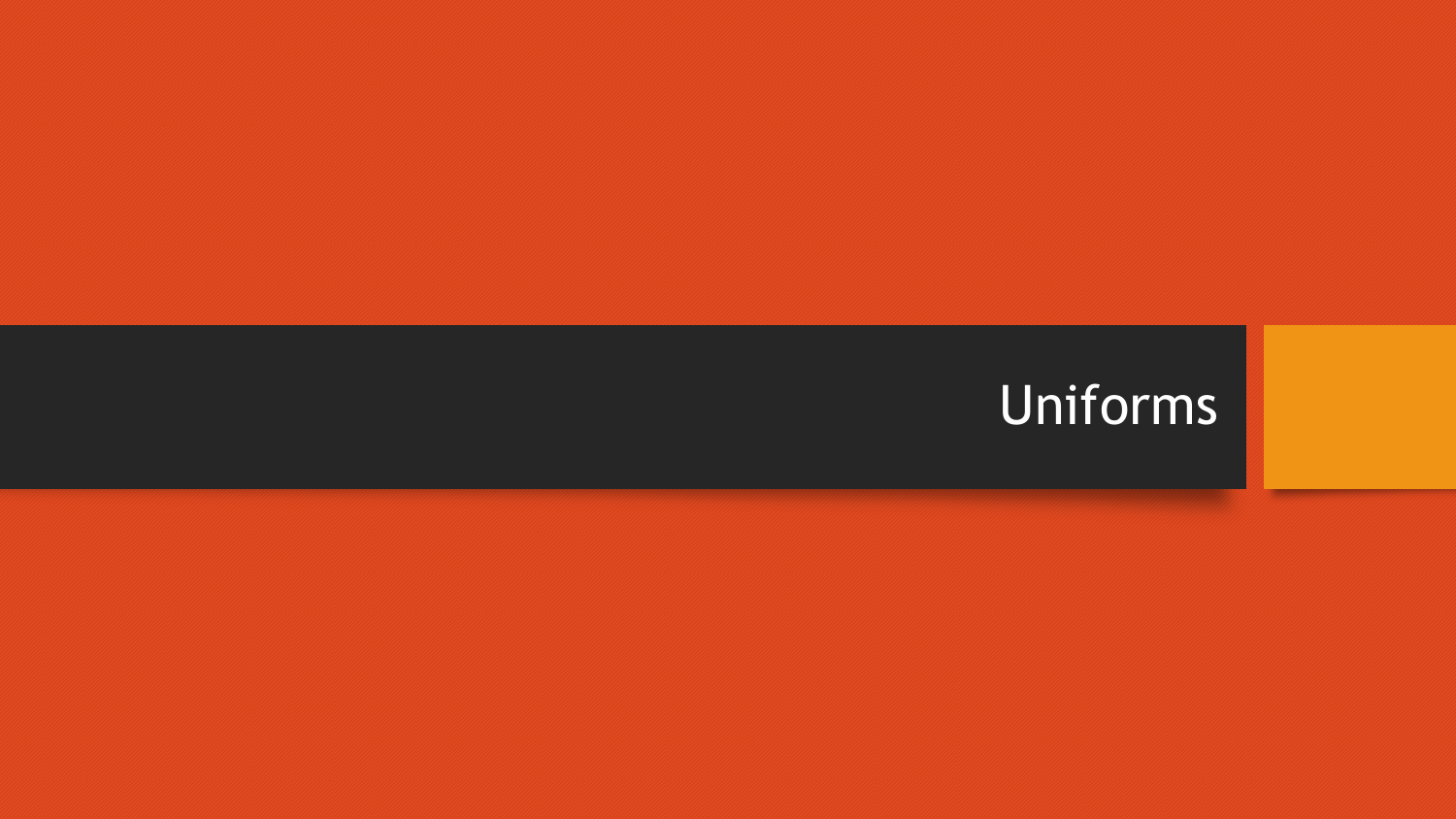#### Covers

❖Gold caps may be worn by Kennel Officers, but they must revert to the cap they are authorized after their term of office with the exception of the Chief Devil Dog.

**\*Past Chief Devil Dogs are authorized to wear the Gold with Black** Crown Cover with red piping. The dates of tenure must be sewn on the cap in red lettering.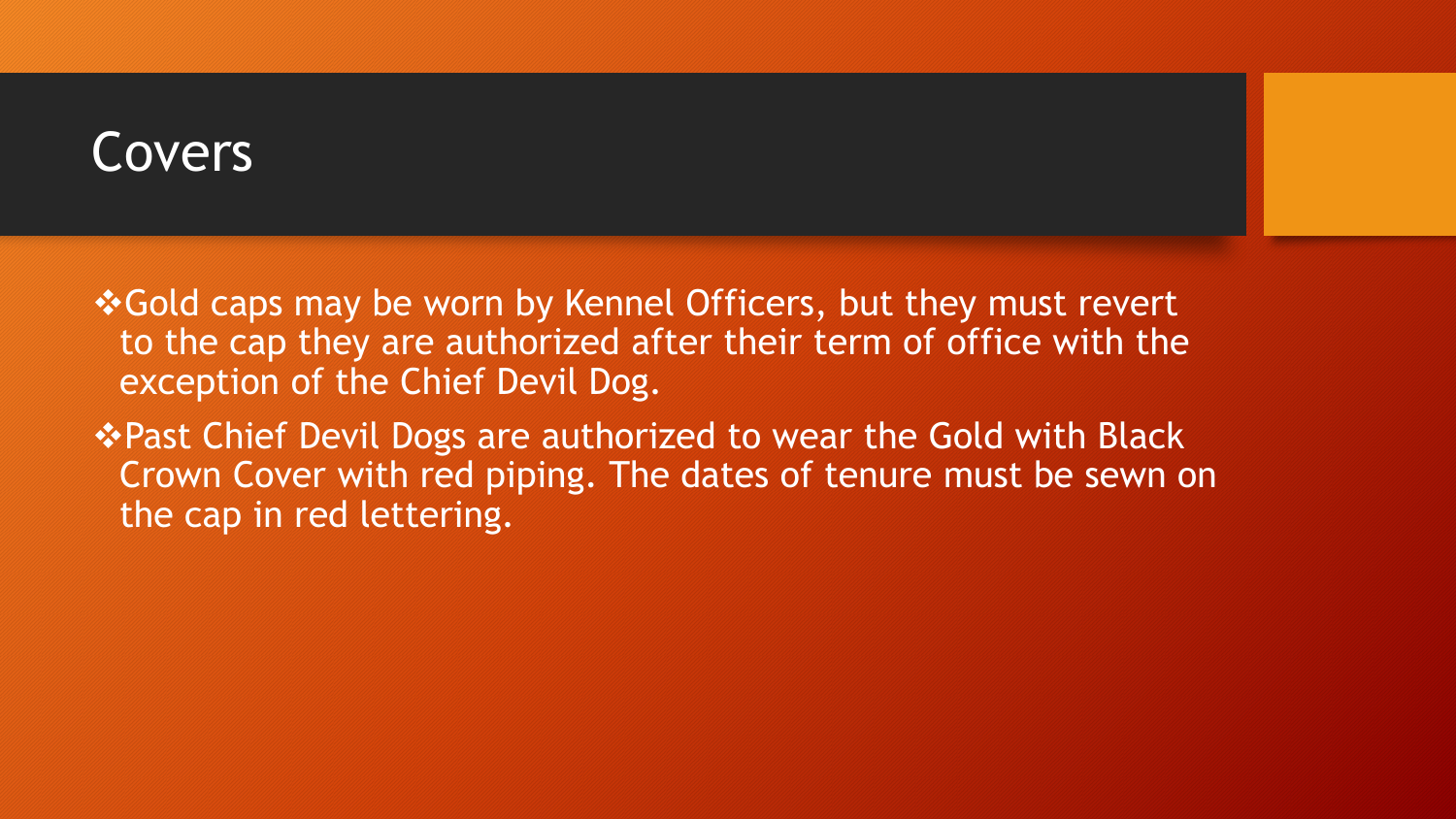### Cover Patch

 $\cdot$  **Is to be sewn on the right-hand side of the Marine Corps League** cap, centered over the piping, (gold piping in the Detachment member cover and the Department Officer cover, red piping on the National Officer cover); so that one-half (1/2) of the patch extends from either side of the piping.

**\*The eyes of the Bull Dog on the Patch should be level to the "deck"** and the Gold Trench Helmet will be canted to the left side of the Bull Dog's head. The bottom line of the helmet touching the bulldogs head on either side should be parallel to the piping on the cover.

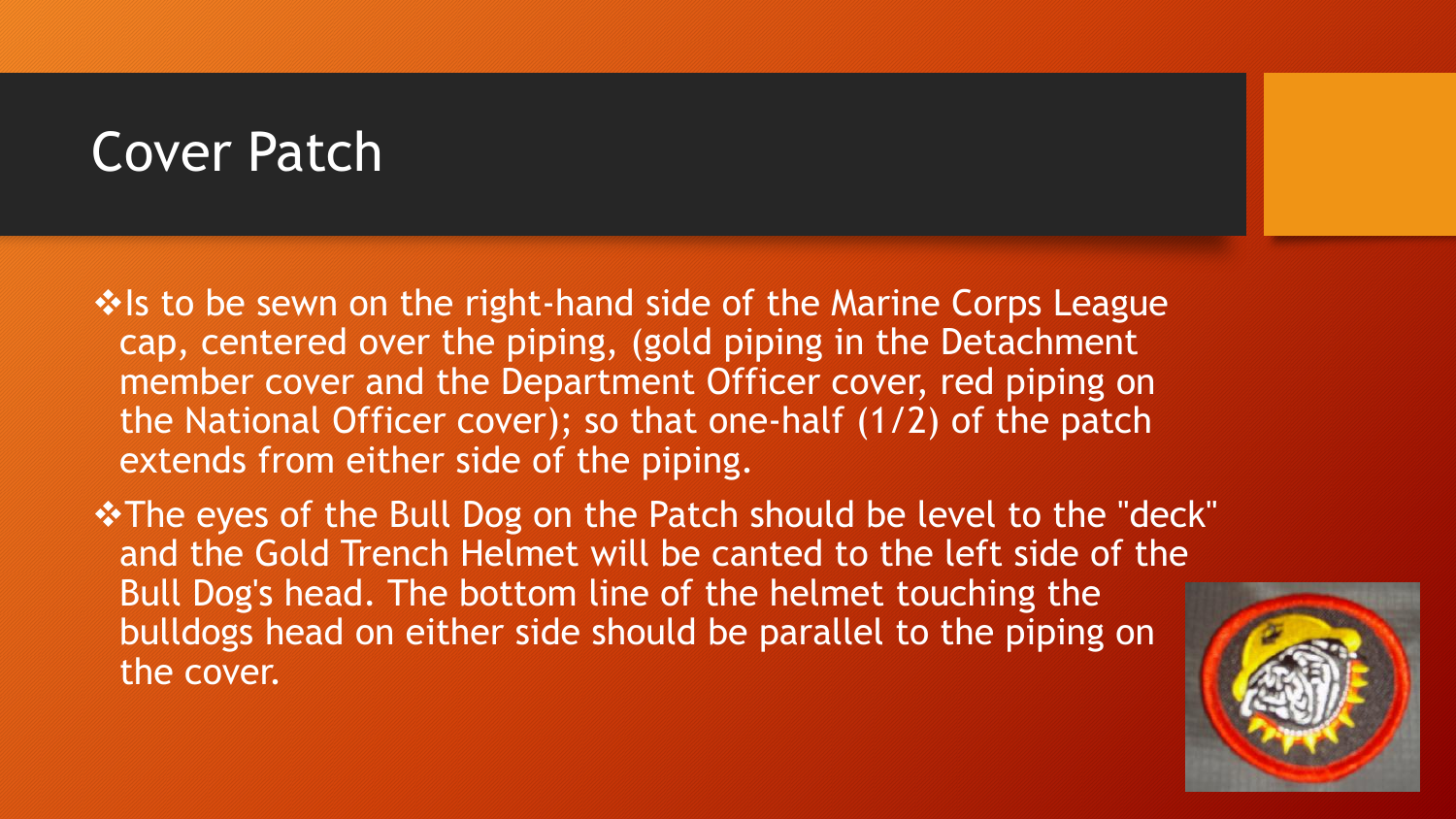## MODD Shoulder Patch – Optional

- **\*An embroidered official insignia may be worn on the right sleeve** of the shirt with the top of the insignia one and one-half (1-1/2) inches below the shoulder seam.
- $\cdot$ Shirts worn as part of the uniform shall be white. The Sunburst insignia will be worn on the collar. MCL ribbons or USMC ribbons may be worn, but not a mixture of both. Shirts bearing the embroidered official insignia and lettering of the Order on the back may also be worn.
- **If the insignia patch is not worn a United States flag must be worn** on compliance with the Marine Corps League By-Laws

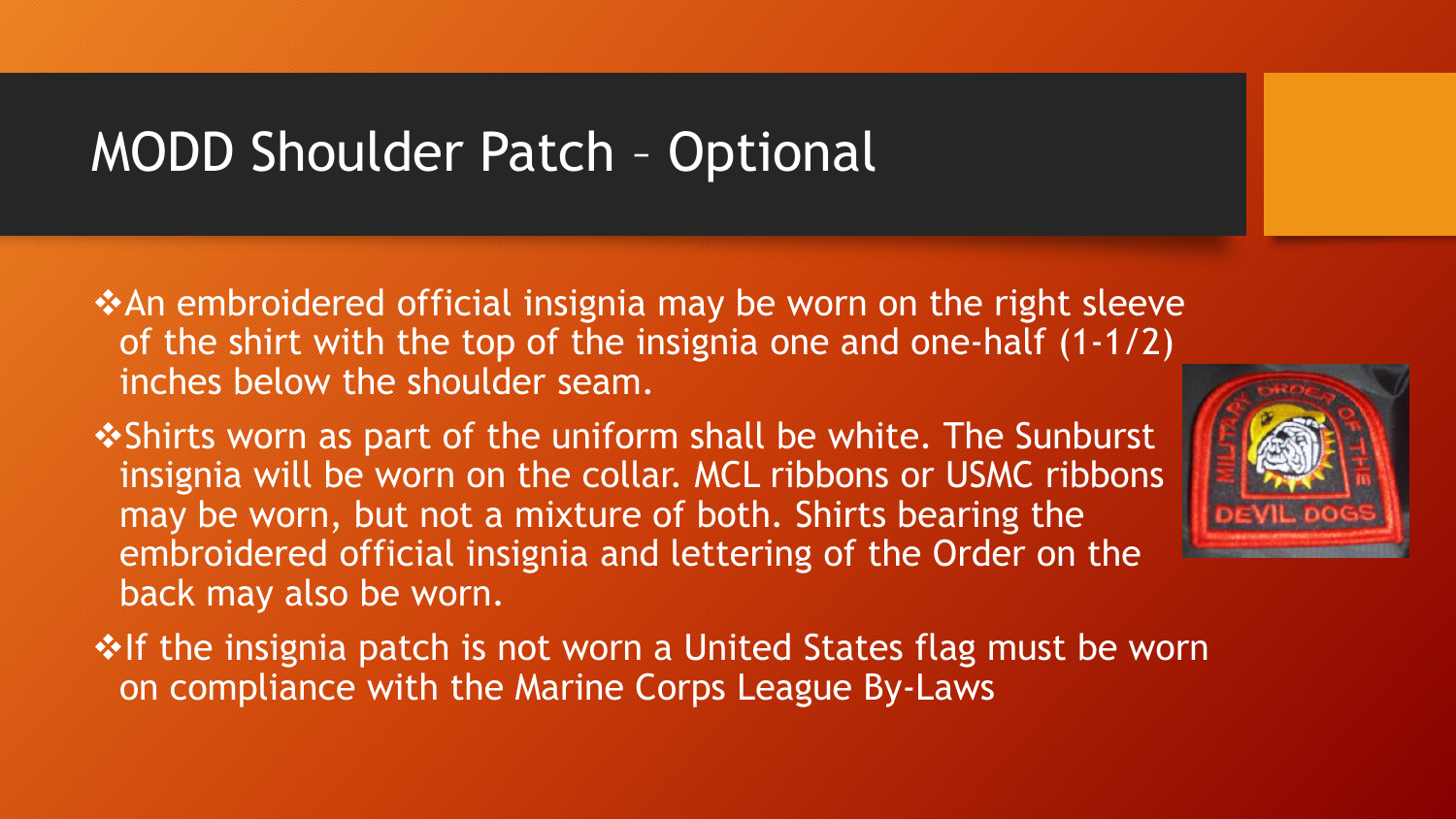# Dog Collars

The disc is to be perforated and suspended by a one (1) inch ribbon of approximately 36 inches in length to permit the disc to be worn as a pendant about the neck in colors herein described:

- All active Pedigreed Devil Dogs shall wear a gold ribbon.
- ❖ All active Devil Dogs shall wear a red ribbon.
- ❖ All active Pups shall wear a black ribbon.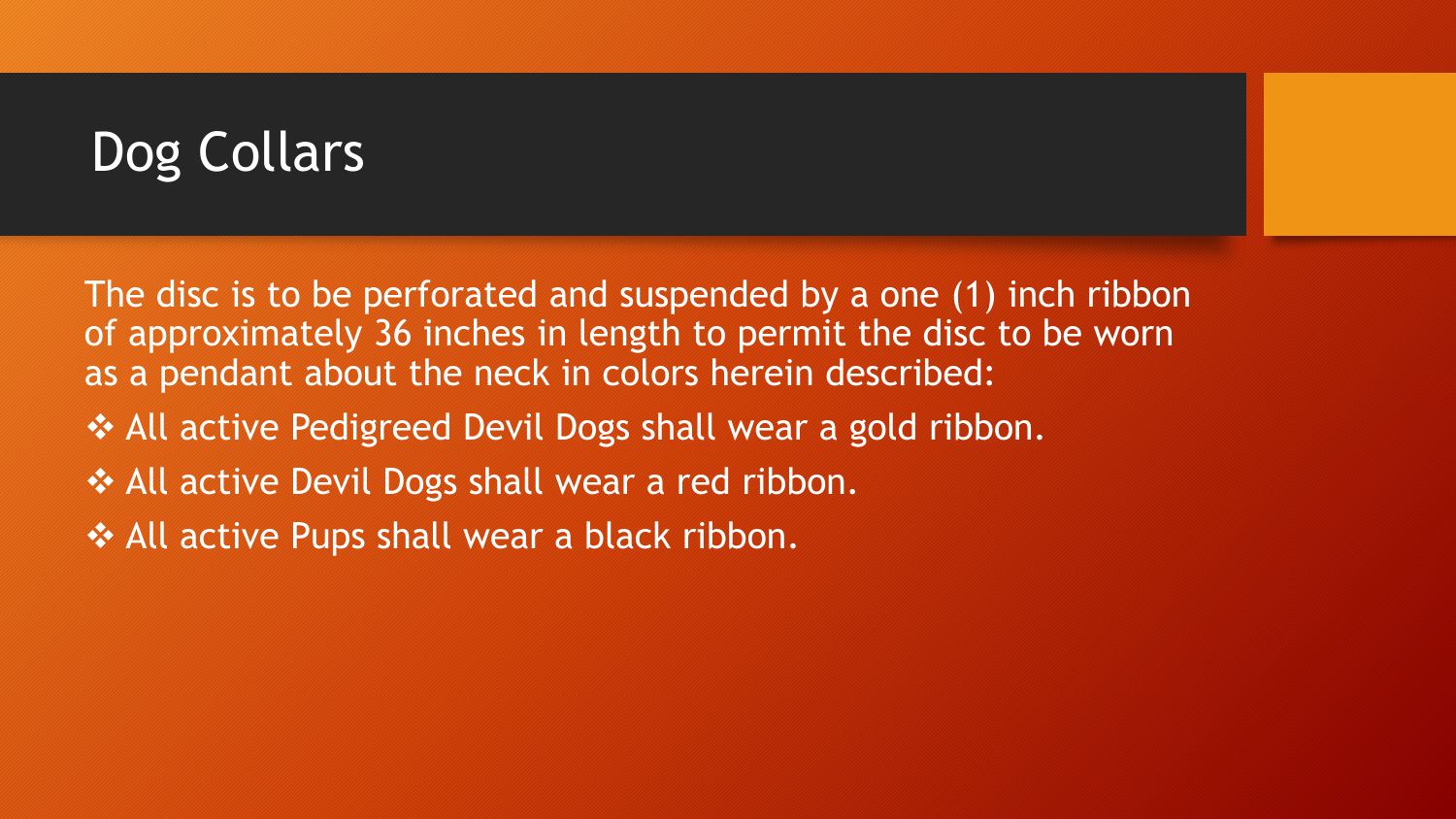## Dog Collars – cont'd

A maximum of two (2) emblems may be worn. Emblems may include the American Flag, Marine Corps emblem, Marine Corps League Inc., membership pin, Military Order of the Devil Dogs, Inc., membership pin, the POW/MIA pin, the VAVS award for hours served (white oval pin with blue figure and red heart indicating number of hours served), and the Bull Dog.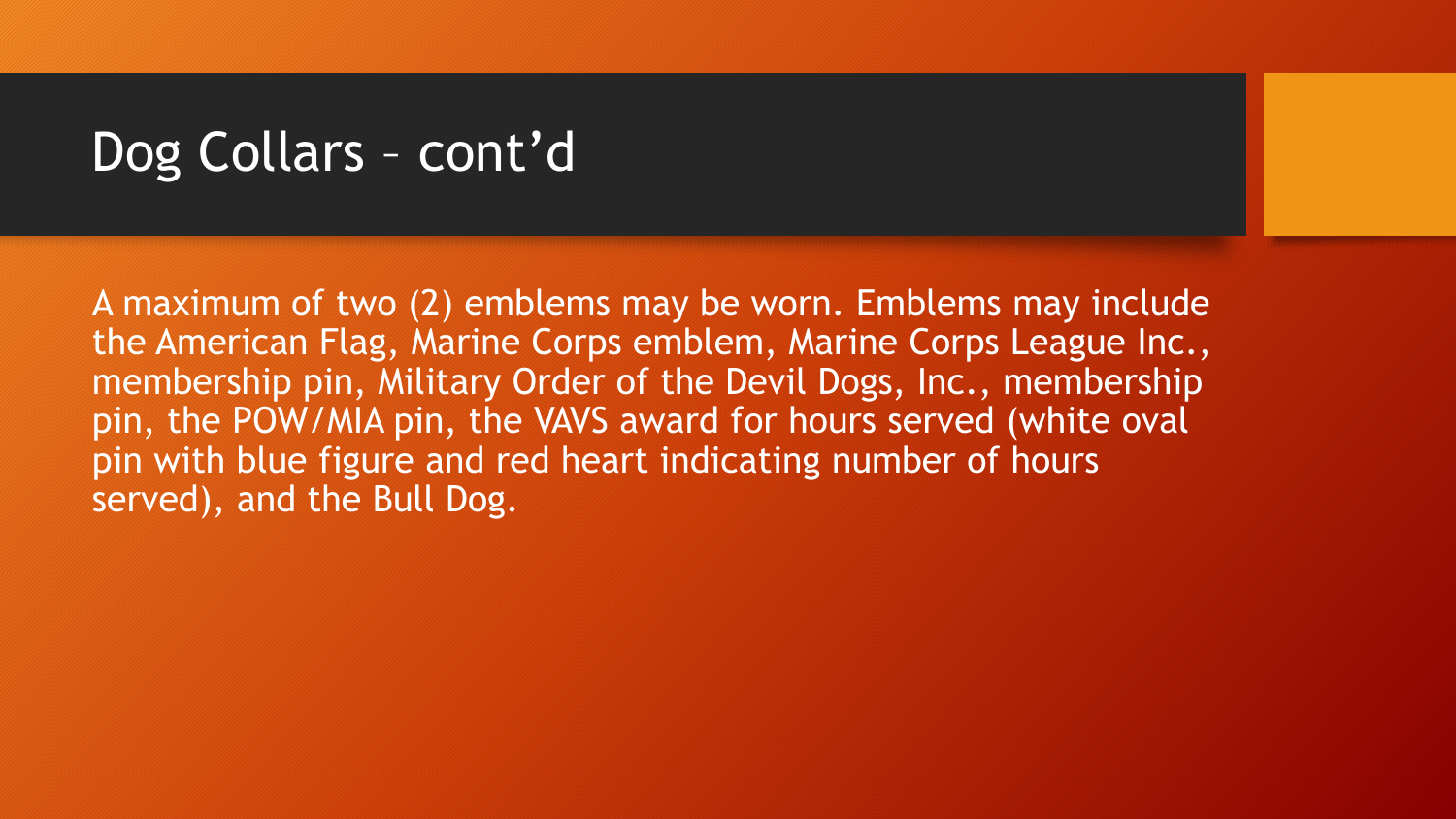## Past Chief Devil Dog Collar

Only Past Chief Devil Dogs may wear the special gold, red and black Dog Collar, from which shall be suspended the miniature Chief's Badge of Office, one and three eighths (1-3/8) inches in diameter.